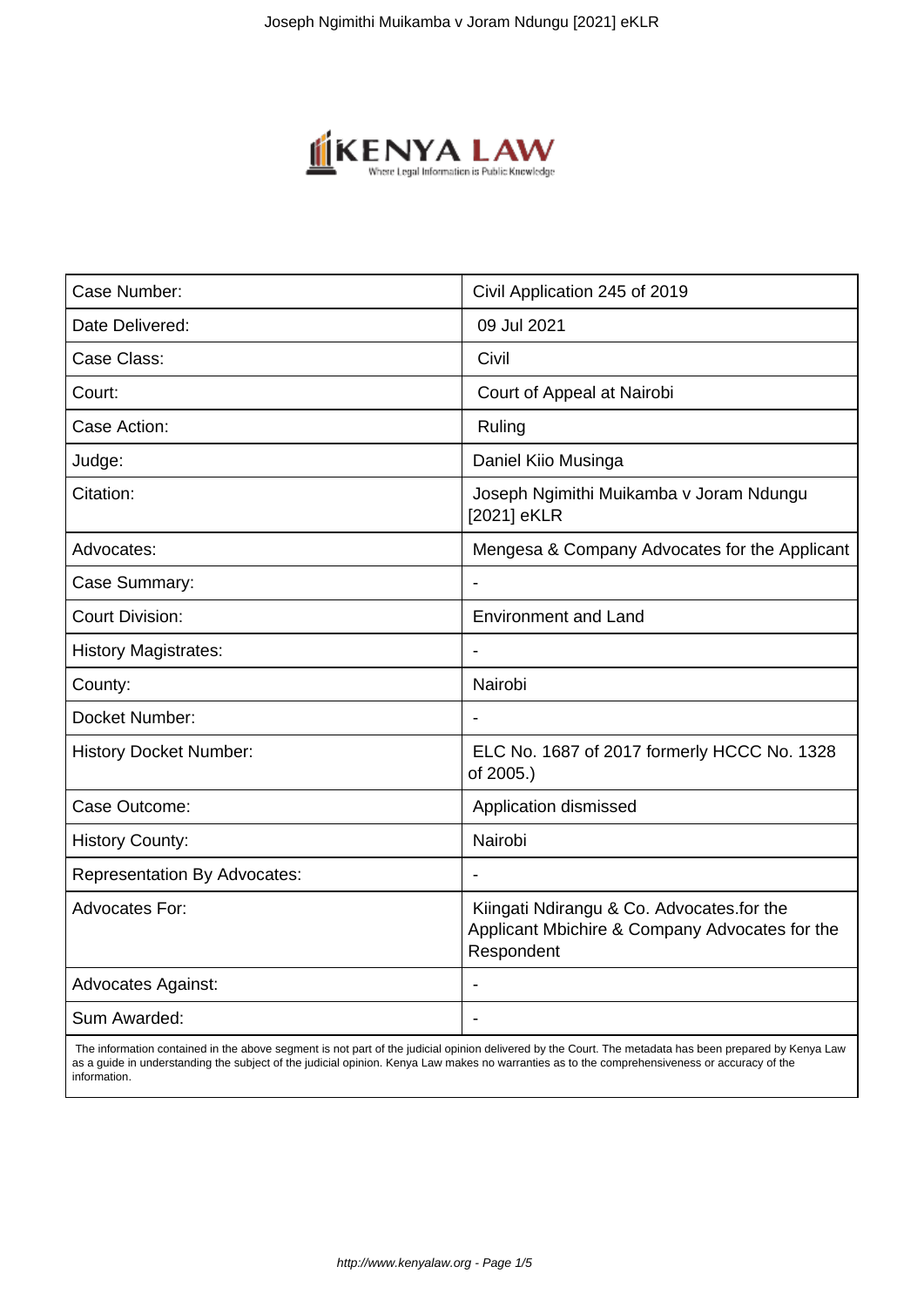# **IN THE COURT OF APPEAL**

# **AT NAIROBI**

# **(CORAM: MUSINGA, (P) (IN CHAMBERS))**

## **CIVIL APPLICATION NO. 245 OF 2019**

# **BETWEEN**

# **JOSEPH NGIMITHI MUIKAMBA...............................APPLICANT**

### **AND**

### **JORAM NDUNGU.....................................................................RESPONDENT**

(Being an application for extension of time to file and serve a notice of appeal and a record of appeal from the Judgment of the Environment and Land Court at Nairobi (K. Bor, J.) dated 6th December, 2018

*in*

### *ELC No. 1687 of 2017 formerly HCCC No. 1328 of 2005.***)**

#### **\*\*\*\*\*\*\*\*\*\*\*\*\***

### **RULING**

1. The applicant filed a notice of motion dated 24th July 2019 under *rule 4* of the *Court of Appeal Rules, 2010* seeking extension of time to file and serve a notice of appeal and a record of appeal from the judgment of the Environment and Land Court at Nairobi delivered on 6th December 2018 by *K. Bor, J.* in *ELC Case No. 1687 of 2007 (formerly HCCC No. 1328 of 2005***)**.

2. The application is supported by the grounds set forth on its face together with those laid down in the supporting affidavit sworn by the applicant on 24th July 2019.

3. It is the applicant's case that the respondent filed a suit against him in HCCC No. 1328 of 2005 now ELC No. 1687 of 2007 for adverse possession on land title number *Limuru/Bibirioni/723*, which the applicant claims to be the registered owner thereof, having bought it from one Grace Nyambura in 1970, and the transfer effected in 2001.

4. The case proceeded to hearing and judgment was scheduled for 20th November 2018. However, judgment was not delivered as scheduled, and the court said that it would be delivered on notice, as deponed by the applicant on advice given to him by his then advocates on record, *Kiingati Ndirangu & Co. Advocates*.

5. On 6th December 2018 the trial court entered judgment for the respondent and granted him ownership of the suit property by virtue of adverse possession.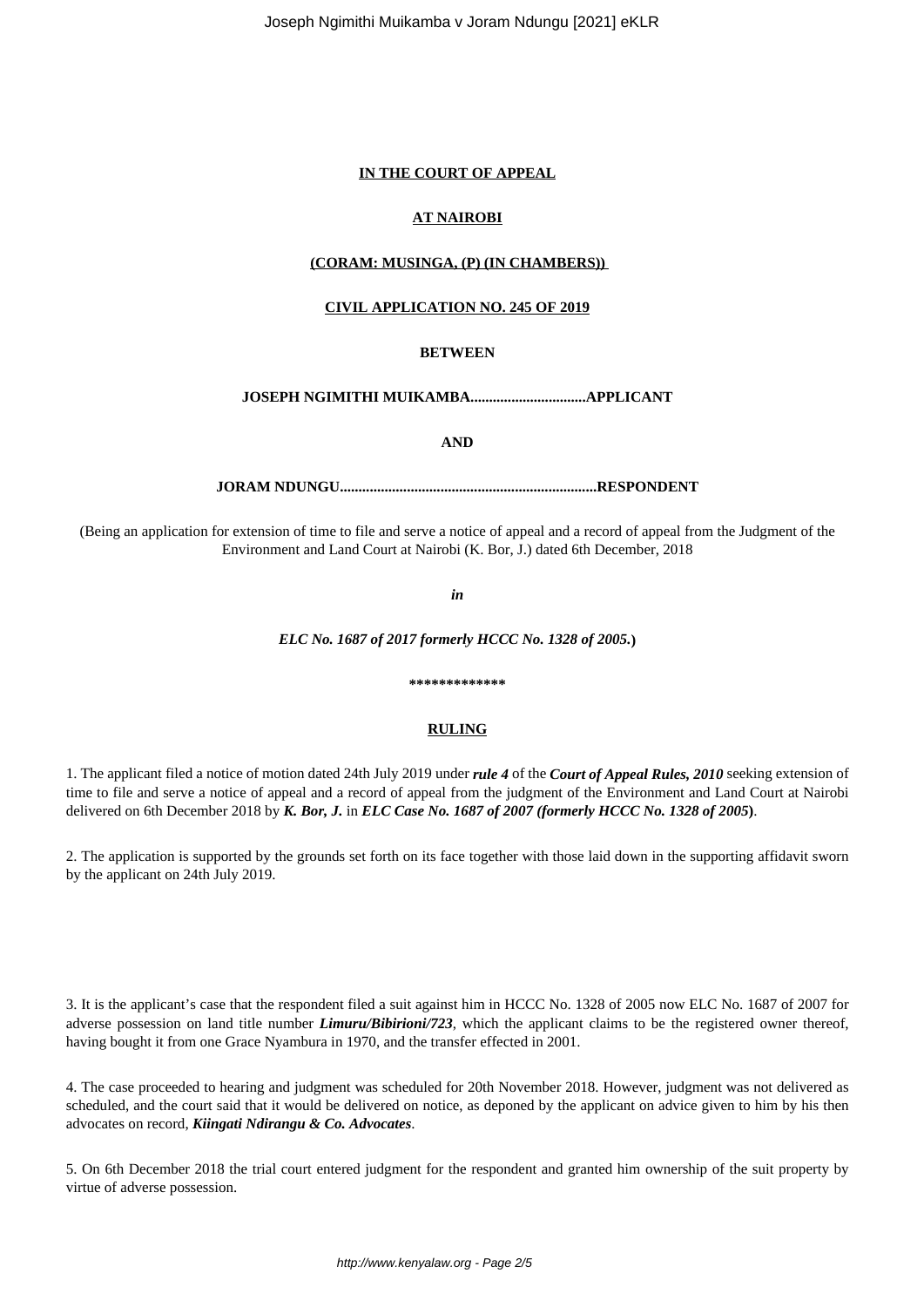6. Aggrieved by the said judgment, the applicant urges this Court to grant him extension of time to file and serve a notice of appeal and a record of appeal on grounds that, they were not notified of the delivery date of the impugned judgment and only became aware of it on 27th May 2019 after visiting his former advocate's office.

7. It is the applicant's contention that he was unable to file the notice of appeal and record of appeal within the required time for lack of communication of the delivery date from his former advocate. Secondly; that the said file became available at the Environment and Land Registry on 27th June 2019. Finally, it is his argument that he will suffer loss if the said prayers are not granted.

8. The respondent neither filed a reply to the application, nor written submissions, despite having been served with a hearing notice on 15th April 2021 issuing directives to have the said documents filed within seven (7) days.

9. In the written submissions filed by the applicant dated 17th March 2021, the applicant submits that the respondent is deceased, information given to him on 3rd October 2019 by the firm of *Mbichire & Company Advocates,* the respondent's former advocate, when they sought for time to substitute the respondent.

10. Further, it is the applicant's argument that the respondent has a legal representative, having been served with a notice of change of advocates dated 21st November 2019 by the firm of *Mengesa & Company Advocates*. Therefore, the applicant submits that for failure by the respondent to file a response to the application, this Court should grant the applicant the prayers as sought.

11. I have carefully considered the motion and the written submissions by the applicant. There is no doubt that the discretion that I am called upon to exercise is one that is provided for under *rule 4* which provides: -

*"The Court may, on such terms as it thinks just, by order extend the time limited by these Rules, or by any decision of the Court or of a superior court, for the doing of any act authorized or required by these Rules, whether before or after the doing of the act, and a reference in these Rules to any such time shall be construed as a reference to that time as extended."*

12. By dint of the provisions of the above rule, as held in Leo *Sila Mutiso v Rose Wangari Mwangi, CA No. Nai 255 of 1997*, this Court has wide and unfettered discretionary powers in its consideration of applications for extension of time. However, it is trite that these powers ought to be exercised judicially, not on whim, sympathy or caprice. See *Julius Kamau Kithaka v Waruguru Kithaka Nyaga & 2 Others [2013] eKLR.*

13. While dealing with an application for extension of time, the Court should consider the period of delay, the reason for the delay, the degree of prejudice to the respondent and interested parties if the application is granted, and whether the matter raises issues of public importance. The same was expressed in the case of *Karny Zaharya & Another v Shalom Levi [2018] eKLR* where it was held that:

*"Some of the considerations to be borne in mind while dealing with an application for extension of time include the length of the delay involved, the reason(s) for the delay, the possible prejudice, if any, that each party stands to suffer depending on how the court exercises its discretion; the conduct of the parties; the need to balance the interests of a party who has a decision in his or her favour against the interest of a party who has a constitutionally underpinned right of appeal; the need to protect a party's opportunity to fully agitate its dispute, against the need to ensure timely resolution of disputes; the public interest issues implicated in the appeal or intended appeal; and whether, prima facie, the intended appeal has chances of success or is a mere frivolity. In taking into account the last consideration, it must be born in mind that it is not the role of a single judge to determine*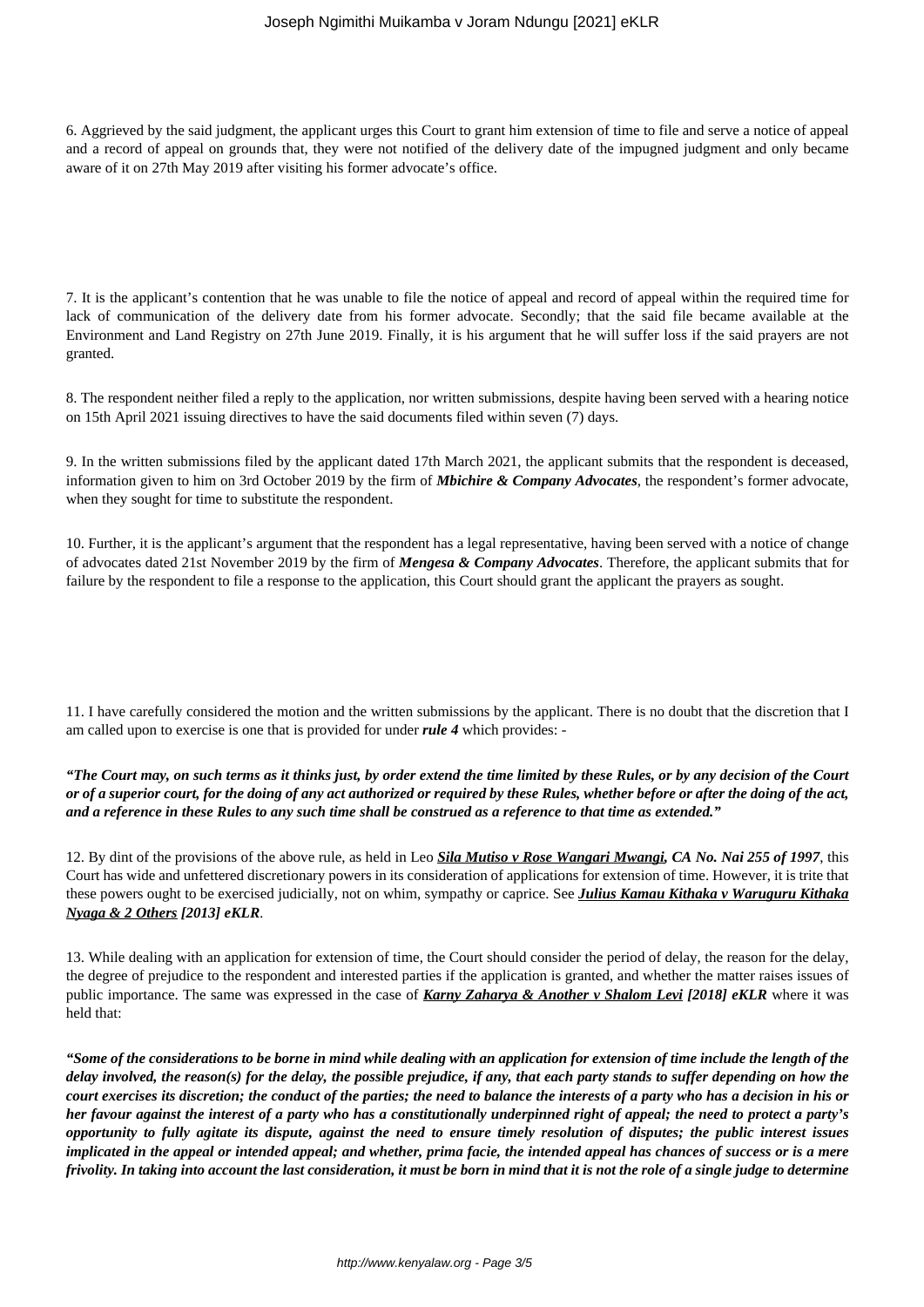*definitively the merits of the intended appeal. That is for the full Court if and when it is ultimately presented with the appeal" see also Nicholas Kiptoo Arap Korir Salat Vs. The Independent Electoral & Boundaries Commission & 7 Others (2014) eKLR."*

14. It is not in doubt that the impugned judgment subject to the intended appeal was delivered on 6th December 2018. The instant application seeking extension of time to file and serve a notice of appeal and a record of appeal was filed on 24th July 2019, 7 months 18 days to be precise, after delivery of the judgment.

15. **Rule 75 (2)** of the Court's Rules requires that a person desirous of filing an appeal shall within fourteen (14) days from the date of the impugned decision file a notice of appeal.

16. The applicant argues that he failed to lodge a notice of appeal timeously because he was never informed of the judgment. The applicant faults his former advocate for non-communication. Further, he contends that he only became aware of the impugned judgment on 27th May 2019 when he visited his former advocate's office.

17. I find the explanation advanced by the applicant not plausible. A litigant must be vigilant in the conduct of his affairs and should make effort to find out the progress of his case from his advocate. In this case, the applicant was not in close touch with his advocate.

18. Even if there was no communication of the delivery date and that the applicant knew of the said judgment on 27th May 2019, and the file became available at the Environment and Land registry on 27th June, 2019, the applicant did not explain why it took him twenty-seven (27) days after the file was availed at the registry to file the instant application.

19. Based on the time it took the applicant to file the instant application, I find that the delay in filing the notice of appeal was occasioned by the applicant's indolence.

#### 20. In *Abdul Azizi Ngoma v Mungai Mathayo [1976] eKLR*, this Court stated:

*"We would like to state once again that this Court's discretion to extend time under rule 4 only comes into existence after 'sufficient reason' for extending time has been established and it is only then that other considerations such as the absence of any prejudice and the prospects or otherwise of success in the appeal can be considered."*

21. The applicant has not attached a draft notice of appeal for the Court to assess if the same raises any arguable issues. For this reason, it is my view that this application is an afterthought and a tactic to deny the respondent the fruits of his judgment. It must be borne in mind that "*Equity does not aid the indolent*" and "*delay defeats justice*."

22. Even though this application is uncontested, it is my view that the orders sought are not merited and cannot be granted simply because there is no reply by the respondent. Absence of a response by the respondent does not in any way negate the fact that the applicant's application has not met the threshold for grant of orders for extension of time. Consequently, the application is hereby dismissed.